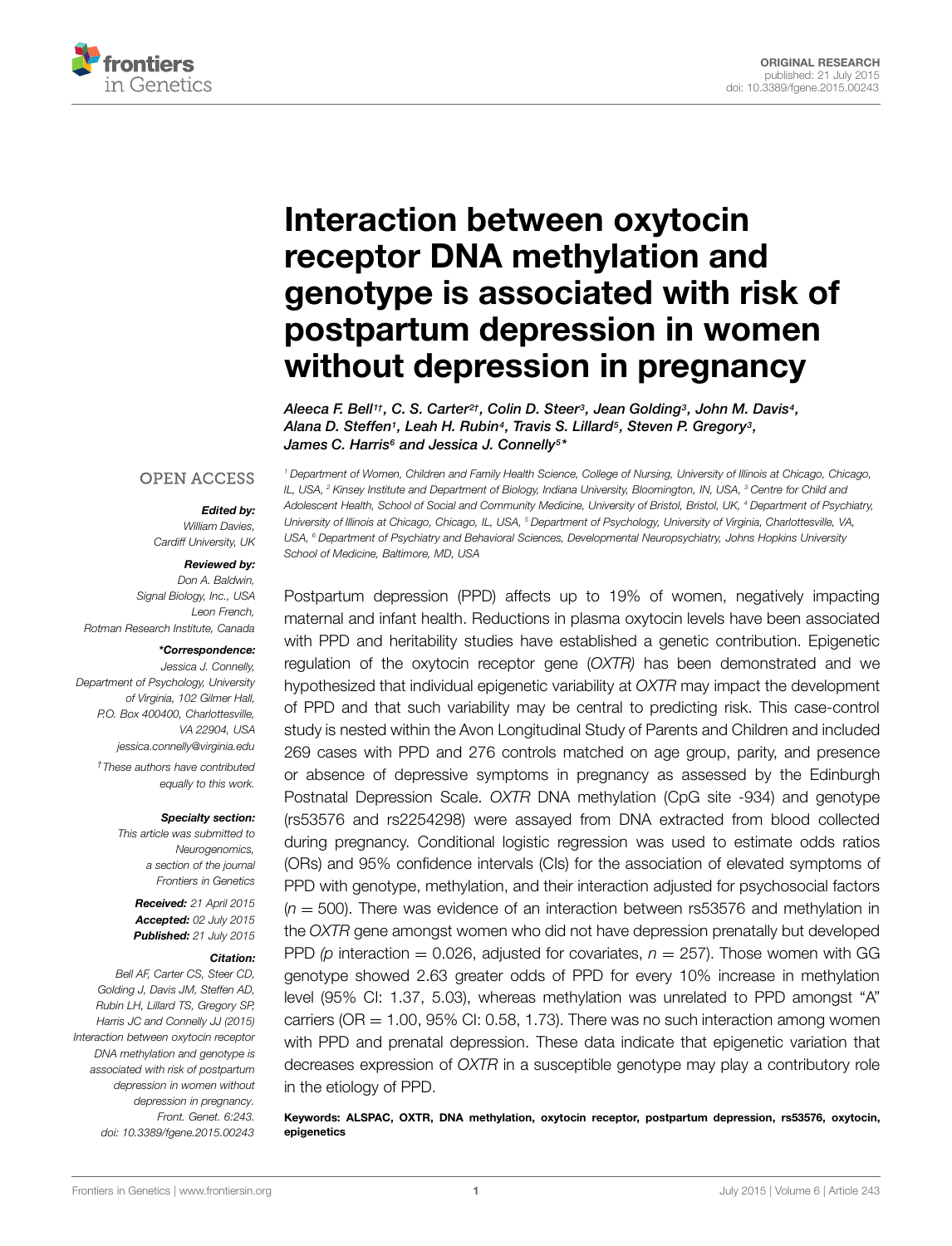Women often experience elevated symptoms of postpartum depression (PPD) with a prevalence up to 19% [\(Gaynes et al.](#page-8-0), [2005](#page-8-0); [O'Hara and McCabe](#page-8-1), [2013;](#page-8-1) [Wisner et al.](#page-9-0), [2013\)](#page-9-0). This can place infants at increased risk for poor behavioral, cognitive, and social development [\(Beck](#page-7-0), [1998](#page-7-0); [Tronick and Reck](#page-9-1), [2009](#page-9-1)). Various psycho-social stress related risk factors for PPD have been defined (e.g., low social support and adversity) and heritability of PPD has been described [\(Corwin et al.](#page-7-1), [2010](#page-7-1)), suggesting the importance of allowing for such factors in genetic studies. Epigenetic mechanisms, such as DNA methylation, which modify the transcriptional potential of a gene, may yield a mechanistic explanation for variability in stress reactivity. Semi[nal](#page-8-2) [studies](#page-8-2) [in](#page-8-2) [rodents](#page-8-2) [\(Weaver et al.](#page-9-2)[,](#page-8-2) [2004;](#page-9-2) Murgatroyd et al., [2009\)](#page-8-2) indicate the importance of early life stress in the development of the epigenetic and transcriptional landscape of the genome. These studies highlight the impact of the social environment on the neuroendocrine system and the impact of stressors on development and behavior. The key to our understanding of genetic risk for disorder is to include and consider epigenetic changes that may be already established before onset of the disorder.

Oxytocin has a key role in regulating emotion, social interacti[on, and stress reactivity](#page-8-3) [\(Carter](#page-7-2)[,](#page-8-3) [1998](#page-7-2)[;](#page-8-3) Neumann and Landgraf, [2012](#page-8-3)). It is also central to normal birth, lactation, and mother–infant attachment [\(Carter](#page-7-2), [1998;](#page-7-2) [Feldman, 2012\)](#page-7-3). In addition, reductions in oxytocin measured in plasma (Skrundz et al., [2011;](#page-8-4) [Stuebe et al., 2013](#page-8-5)) have been associated with PPD. Oxytocin exerts its effect on the cell through interaction with the oxytocin receptor gene (*OXTR)*, a G-protein coupled receptor that upon ligan[d binding transduces signal to the nucleus \(](#page-8-6)Gimpl and Fahrenholz, [2001\)](#page-8-6). Transcription of the *OXTR* is modulated by DNA methylation of a group of sites located within the first exon of *OXTR* [\(Kusui et al., 2001;](#page-8-7) [Kumsta et al., 2013](#page-8-8)) and methylation of these sites is variable in the general population. Methylation of one of these regulatory sites, *OXTR* CpG site - 934, [has been implicated in autism spectrum disorder \(](#page-8-9)Gregory et al., [2009](#page-8-9)), callous-unemotional traits [\(Dadds et al.](#page-7-4), [2013](#page-7-4)), and indi[vidual variability in social perception](#page-8-11) [\(Jack et al.](#page-8-10)[,](#page-8-11) [2012](#page-8-10)[;](#page-8-11) Puglia et al., [2015](#page-8-11)) pointing to an important role for the actions of DNA methylation on *OXTR* in behavior. In mice, deletion of *OXTR* leads to deficits in maternal behavior [\(Takayanagi et al.](#page-8-12), [2005](#page-8-12); [Nishimori et al., 2008\)](#page-8-13). Taken together, these data indicate the likely importance of DNA methylation of *OXTR* as a risk factor for PPD.

Review of the postpartum and peripartum depression literature indicates an under representation of PPD genetic studies, particularly those targeting the oxytonergic system [\(Skalkidou et al., 2012;](#page-8-14) [Figueiredo et al., 2014\)](#page-8-15). Depression, however, has been associated with *OXTR* single nucleotide polymorphisms (SNPs) including SNPs rs53576 [\(Costa et al.](#page-7-5), [2009](#page-7-5); [Riem et al.](#page-8-16), [2011](#page-8-16); [Saphire-Bernstein et al.](#page-8-17)[,](#page-8-18) [2011;](#page-8-17) McQuaid et al., [2013;](#page-8-18) [Thompson et al.](#page-8-19)[,](#page-7-5) [2014](#page-8-19)[\) and rs2254298 \(](#page-7-5)Costa et al., [2009](#page-7-5); [Kawamura et al., 2010;](#page-8-20) [Thompson et al.](#page-8-21), [2011](#page-8-21); [Brüne](#page-7-6), [2012](#page-7-6); [Apter-Levy et al., 2013](#page-7-7)), although these studies report inconsistent findings in regard to these alleles conferring

"risk" for depression. The inconsistencies in the reports of association of these SNPs may depend on ethnicity, background, the [nature of behaviors involved, social salience \(](#page-7-7)Apter-Levy et al., [2013\)](#page-7-7), social environment [\(Kawamura et al., 2010\)](#page-8-20), and individual social factors [\(Tabak](#page-8-22), [2013\)](#page-8-22) in published studies [\(Macdonald, 2012;](#page-8-23) [Szyf, 2013;](#page-8-24) [Tabak](#page-8-22), [2013\)](#page-8-22). For example, data indicate that individuals who carry the rs53576\_GG genotype [\(Bradley et al., 2011,](#page-7-8) [2013;](#page-7-9) [Sturge-Apple et al.](#page-8-25)[,](#page-8-26) [2012](#page-8-25)[;](#page-8-26) Lucas-Tho[mpson and Holman,](#page-8-27) [2013](#page-8-26)[;](#page-8-27) [McQuaid et al., 2013](#page-8-18); Raby et al., [2013\)](#page-8-27) or the rs2254298\_A allele [\(Thompson et al.](#page-8-21), [2011;](#page-8-21) [Brüne](#page-7-6), [2012\)](#page-7-6) may be more sensitive to their social environment. Importantly, among studies of adult depression [McQuaid et al.](#page-8-18) [\(2013](#page-8-18)) report increased depressive symptoms following early life mistreatment in rs53576\_GG individuals and [Bradley et al.](#page-7-8) [\(2011](#page-7-8)) found increased emotional dysregulation and disordered attachment style with childhood maltreatment in rs53576\_GG individuals. These data suggest that the rs53576 GG genotype may be sensitive to adverse life experience, and the methylation status of *OXTR* in this genotype may be important in understanding PPD.

In the present study, we examined the association between genetic/epigenetic variation in the *OXTR* gene (measured in blood during pregnancy) and PPD (defined as elevated symptoms of depression 8 weeks after birth). We took into account whether elevated symptoms of depression were present in pregnancy, as the proposed association between genetic/epigenetic variation and PPD may differ between women with or without depression in pregnancy. Moreover antenatal depression is a known predictor of PPD. We focused on SNPs rs53576 and rs2254298 and concurrently measured DNA methylation of *OXTR* CpG site -934. We hypothesized that as methylation of *OXTR* increased, risk of PPD would increase and that this may occur due to interaction with a specific genotype (SNPs rs53576 and rs2254298).

# Materials and Methods

## The Study Data Collection

This study utilizes data collected in the Avon Longitudinal Study of Parents and Children (ALSPAC), a survey of 14,541 pregnancies in women who resided in the area of Avon, UK, with an expected date of delivery between April 1991 and December 1992. The ALSPAC study enrolled ∼80% of the eligible pregnancies, resulting in a sample that was demographically similar to the UK population [\(Boyd et al.](#page-7-10), [2013a](#page-7-10); [Fraser et al., 2013](#page-8-28)). The study began in pregnancy, and collected data from self-report questionnaires, biological samples from mothers and offspring, and medical recor[ds](#page-8-28) [\(Golding et al.](#page-8-29)[,](#page-8-28) [2001](#page-8-29)[;](#page-8-28) [Boyd et al.](#page-7-11), [2013b;](#page-7-11) Fraser et al., [2013](#page-8-28)). Specifically, blood was sampled in individuals during pregnancy (between 7 and 41 weeks gestation) during normal antenatal care medical visits (*M* = 27.15 weeks,  $SD = 8.31$ ). Please note that the study website contains details of all the data that is available through a fully searchable data dictionary (http://www*.*bris*.*ac*.*[uk/alspac/researchers/](http://www.bris.ac.uk/alspac/researchers/data-access/data-dictionary) [data-access/data-dictionary\)](http://www.bris.ac.uk/alspac/researchers/data-access/data-dictionary).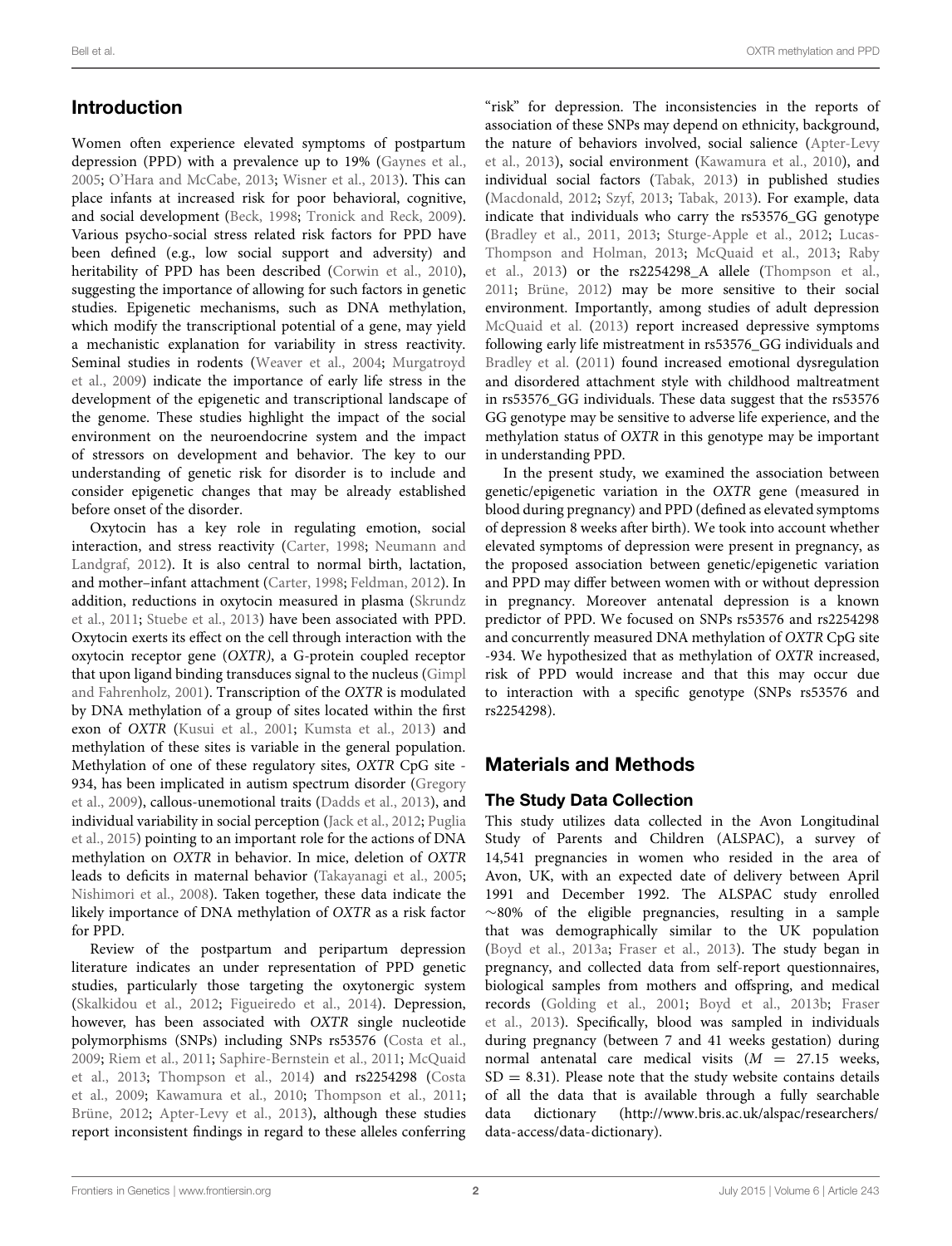For detailed description of sample collection please see the study website: http://www*.*bristol*.*ac*.*[uk/alspac/researchers/](http://www.bristol.ac.uk/alspac/researchers/resources-available/) [resources-available/](http://www.bristol.ac.uk/alspac/researchers/resources-available/)

A nested case-control strategy was used to determine the associations between *OXTR* DNA methylation, *OXTR* genotype, and the interaction of methylation and genotype in regard to PPD. The selection of cases and controls was confined to those deliveries for which obstetric data had been previously abstracted; this comprised a non-random group of 8,369 deliveries that were over-weighted with teenage mothers and depressed mothers. From these deliveries we selected women with singleton surviving live-births who had given permission for DNA extraction and analysis. We documented that there was sufficient DNA available; and assured the availability of information on symptoms of depression both at 32 weeks gestation and 8 weeks postpartum. We recorded parity (defined as the number of previous pregnancies resulting in a live- or still-birth), and maternal age at the time of delivery.

The ALSPAC study was designed to collect data on symptoms of depression during pregnancy and postnatally using the Edinburgh Postnatal Depression Scale (EPDS), which has been validated for use both in pregnancy and postnatally. ALSPAC has reported the prevalence of a high EPDS score (*>*12) of 13.6% at 32 weeks prenatally and 9.2% post-delivery [\(Evans et al.](#page-7-12), [2001](#page-7-12)). For the present study we similarly define PPD as an EPDS score *>*12 at 8 weeks postpartum [\(Cox et al.](#page-7-13), [1987](#page-7-13)). There were 295 such pregnancies, 133 with  $\geq 400$  ng/ $\mu$ l and 162 with  $\geq 200$ -*<*400 ng/μl DNA concentration. The cases were only chosen if matched controls were available. To avoid borderline depression (EPDS scores of 11–12), control pregnancies were selected to have an EPDS score *<*11 at 8 weeks postpartum. For each case, a control was chosen, as far as possible of the same parity, maternal age, and depression status at 32 weeks gestation. No valid controls were available for seven cases and were omitted. Selection preference was given to controls with the highest DNA concentration; thereafter selection focused on the primiparae wherever possible. The final distribution of 288 case/control pairs in the original study design is shown in Supplementary Table S1.

#### Measures

Key measures for our analyses include genetic, epigenetic, and depression variables. Our two genetic measures, SNPs rs2254298 and rs53576, both have three levels that represent genotypes GG, AG, and AA, and are examined as dichotomous (GG vs. A allele, with AG and AA combined) due to the small number of AA participants. The epigenetic variable is DNA methylation of *OXTR* CpG site -934, a continuous (%) variable scaled in 10 poin[t units. Depressive symptoms, measured by the EPDS \(](#page-7-13)Cox et al., [1987](#page-7-13)) at 32 weeks gestation and at 8 weeks postpartum, are treated as binary measures to indicate a high likelihood of depression (*>*12) and low likelihood of depression (*<*11). Most studies using cut-offs between 10 and 13 show 80–90% sensitivity and specificity of the EPDS [\(Myers et al., 2013\)](#page-8-30) to predict clinical depression and earlier studies in the UK have shown that a cut-off of *>*12 gave the best prediction of clinical depression [\(Cox et al.,](#page-7-13) [1987](#page-7-13)). A validation study in the Avon area compared the results

of a clinical psychiatric interview with the answers given to the set of EPDS questions – this confirmed the validity of the instrument for use in the study area [\(Thorpe et al., 1993](#page-9-3)).

#### Potential Confounders

Choice of potential confounders was based on prior ALSPAC findings and the postnatal depression literature. Among the psychosocial variables tested for association with PPD were the following which were devised using details obtained from the self-completion questionnaires filled in by the women during pregnancy: education level achieved, history of psychopathology (other than depression), family adversity (an index consisting of the number of adverse psychosocial factors present), life events occurring during childhood, life events occurring during the second half of pregnancy and/or the first 2 months after the birth, social support received by the woman and the social network available to her. In addition details of mode of delivery (elective or emergency cesarean, forceps or vacuum extraction, normal vaginal) and gestational age were obtained from the medical records.

#### The Epigenetic and Genetic Variants

The *OXTR* is located on chromosome 3p25. It spans 19,206 basepairs (GRCh37/hg19 assembly) and contains four exons and three introns. This gene contains a region within the first intron which is subject to epigenetic control via DNA methylation [\(Kusui et al., 2001](#page-8-7)) and methylation varies between individuals [\(Gregory et al.](#page-8-9), [2009;](#page-8-9) [Jack et al., 2012](#page-8-10); [Puglia et al., 2015](#page-8-11)). Within this gene there are also two genetic variants  $(D' = 0.64,$  $r^2$  = 0.024) that have been investigated more frequently than others: rs53576 and rs2254298, which are both situated in the third intron of the gene. A schematic representation of the gene and its variants is displayed in Supplementary Figure S1. These variants have not been found to have any clear functional impact on the gene although they may be in linkage disequilibrium with a yet unidentified functional SNP.

There are a number of possibilities for the impact of SNP and methylation at the OXTR locus. As stated in the discussion, it is possible that the rs53576 SNP (or one in linkage disequilibrium with it) may alter transcription levels and that in combination with epigenetic modification of OXTR (which would then further decrease expression in a methylation dependent manner), the levels of expression of the gene would decrease below a critical threshold that would then begin to impact the carrier in an alleleXmethylation specific manner. Alternatively, binding of a molecule that regulates DNA methylation in this region may be affected by a polymorphism, which would allow one genotype to modulate DNA methylation and respond to external cues more readily than the other. Interestingly, there is an EBF1 (early B-cell factor 1) binding site adjacent to the methylated region we studied in OXTR (see UCSC genome browser, GRCh37/hg19, chr3: 8,810,503-8,810,738) and SNPs occur within the predicted binding region that are in linkage disequilibrium with rs53576 [\(Loth et al., 2013\)](#page-8-31). EBF1 has recently been shown to associate with TET2 [\(Guilhamon et al., 2013](#page-8-32)), an enzyme in the DNA demethylation cascade that produces 5-hydroxymethylcytosine, another important epigenetic regulatory molecule. Since the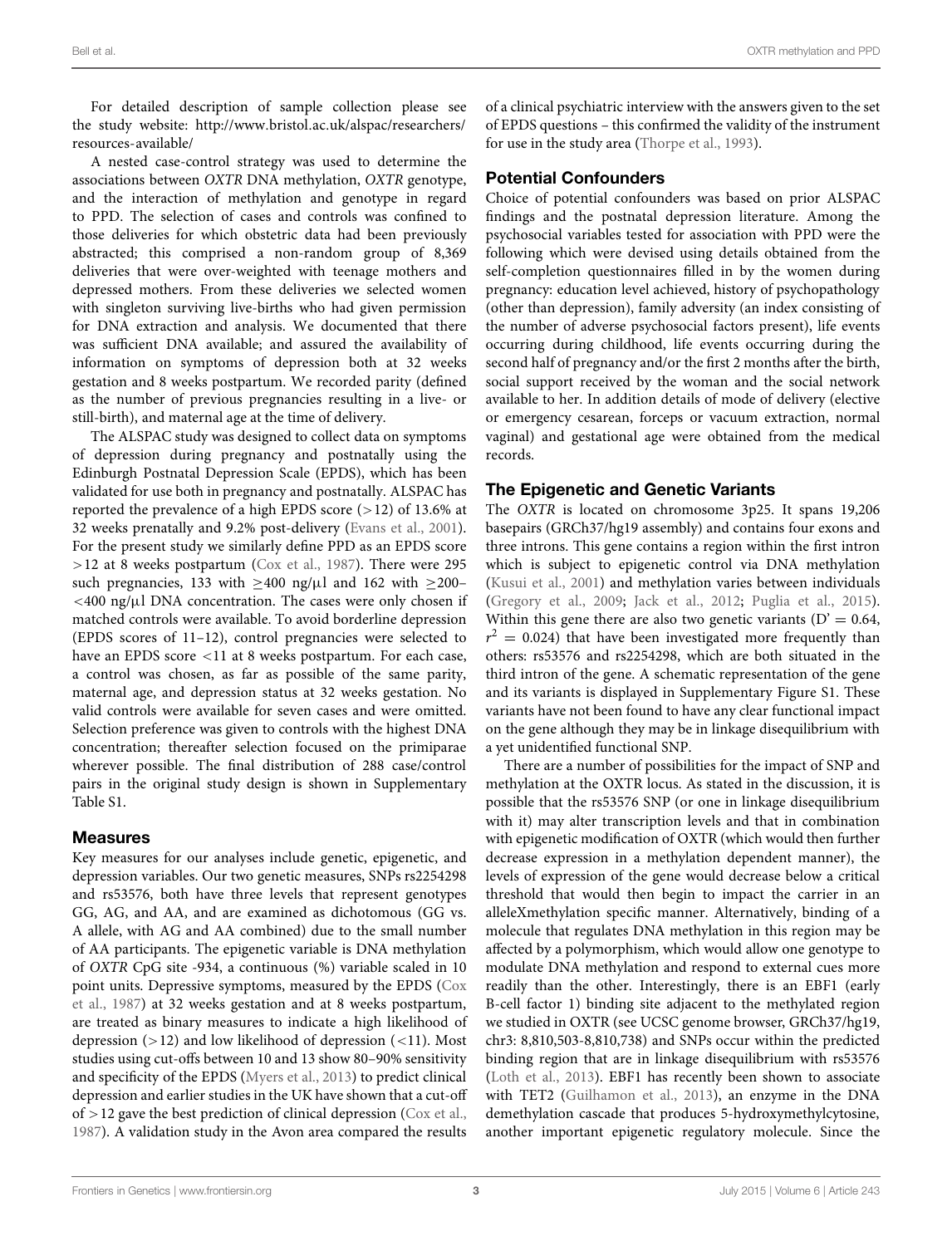presence of methylated cytosine is necessary for TET2 activity to produce 5-hydroxymethylcytosine, it is possible that individuals who display different levels of DNA methylation may have different regulatory potential at this locus. Importantly, EBF1 is a critical factor in epigenetic regulation of both the brain and the blood, thus providing a potential link between relevant epigenetic levels in the two tissues. This molecule has also recently been identified in a genome wide screen for SNPs that are associated with stress [\(Singh et al., 2014](#page-8-33)). Clearly, additional research is needed to determine the functional role of the interactions described here.

#### Epigenotyping Procedures

The epigenetic variable is DNA methylation of *OXTR* CpG site -934, a continuous (%) variable scaled in 10 point units. Epige[notyping was performed as previously reported \(](#page-8-10)Jack et al., [2012](#page-8-10)). Two hundred nanograms of DNA extracted from whole blood was subject to bisulfite treatment (Kit MECOV50, Invitrogen, Carlsbad, CA, USA). This converts all non-methylated cytosines in the genome to uracil and allows for the downstream detection of methylated cytosines by sequencing. Ten nanograms of bisulfite converted DNA was used as a template for PCR using a Pyromark PCR kit (Qiagen, Valencia, CA, USA) and 0.2 uM primers TSL101F (5′-TTG<u>A</u>GTTTTGGATTTAGATAATTAAGGATT-3′) and TSL101R (5'-biotin-AATAAAATACCTC<u>C</u>CACTCCTTATT CCTAA-3 ). Samples were amplified in triplicate using the following cycling conditions [Step 1: (95°C/15 min)/1 cycle, Step 2: (94◦C/30 s, 56◦C/30 s, 72◦C/30 s)/50 cycles, Step 3: (72◦C/10 min)/1 cycle, Step 4: 4◦C hold]. This amplifies a region on the coding strand of the *OXTR* gene that contains site -934 (GRCh37/hg19, chr3: 8,810,729-8,810,845). PCR conditions were determined using a set of standards for site -934 at 0, 25, 50, 75, and 100% methylated. Successful PCR amplification of a single fragment that runs at 116 basepairs was confirmed using agarose gel electrophoresis for each sample and replicate. Underlined nucleotides in primer set indicate insertion of an A or C nucleotide at a variable position( $C/T$ ) due to a CpG site within the primer. All samples were amplified in triplicate and randomized for pyrosequencing to account for plate and run variability. On average, samples deviated from the mean ± 2.4% (CpG site -934). Pyrosequencing was performed using primer TSL101S (5 -AGAAGTTATTTTATAATTTTT-3 ) on a Pyromark Q24 using PyroMark Gold Q24 Reagents (Qiagen, Valencia, CA, USA) per the manufacturer's protocol. Each pyrosequencing plate contained a set of standards (0, 25, 50, 75, 100% methylated) to evaluate plate-to-plate variability; on average standards deviated from the mean less than or equal to  $\pm 0.05$ %. Epigenotypes reported are an average of three replicates.

## Genotyping Procedures

DNA isolated from whole blood was amplified for each subject by PCR using a Pyromark PCR kit (Qiagen, Valencia, CA, USA), 10 ng of template, and 0.2 uM primers. The primers used for this study and PCR conditions can be found in Supplementary Table S2. Successful PCR amplification of a single fragment that runs at 83 base pairs (rs53576) or 51 basepairs

(rs2254298) was confirmed using agarose gel electrophoresis for each sample. Pyrosequencing was performed on a Pyromark Q24 (Qiagen, Valencia, CA, USA) using Pyromark Gold Q24 reagents (Qiagen, Valencia, CA, USA) per the manufacturer's reagents and protocol. Genotype distribution (and frequency) obtained for rs53576 was as follows: 267 G/Gs (48.8%), 226 A/Gs (41.3%), and 54 A/As (9.9%). This distribution does not deviate from the Hardy–Weinberg equilibrium,  $\chi^2(1) = 0.369$ ,  $p = 0.543$ . Genotype distribution (and frequency) obtained for rs2254298 was as follows: 421 G/Gs (77.0%), 116 A/Gs (21.2%), and 10 A/As (1.8%). This distribution does not deviate from the Hardy–Weinberg equilibrium,  $\chi^2(1) = 0.369$ ,  $p = 0.54$ . The rs53576 polymorphism was previously genotyped using the Illumina 660W-quad chip on the DNA of the mother. Of the 458 overlapping samples, 455 (99.3%) were identical.

#### Statistical Approach

Conditional logistic regression was our primary approach for investigating epigenetic and genetic effects in this case-control PPD design. We examined SNPs (rs2254298 and rs53576) and DNA methylation of CpG site -934 as independent variables, and their interactions, in predicting PPD; while presence or absence of depression in pregnancy was examined as a potential moderator of PPD. Where significant three-way interactions were detected, subgroup analyses were performed in an attempt to simplify the interpretation. Analyses were restricted to white women to avoid genetic confounding due to race (non-White  $n = 18$ ). Models were tested including main effects, interactions, and in the case of three-way interactions, all nested twoway interactions. For adjusted analyses we used five covariates identified using forward and backward stepwise conditional regression on the nine theoretical confounders.

Missing data on genetic variables resulted in two cases being lost in unadjusted analyses. Missing data on confounders led to another 45 cases being lost. This reduced sample size in adjusted analyses resulted in two strata with two cases (depressive symptoms during pregnancy, parity  $= 1$  or 3+, and age 35 and older) not matched to any controls. We combined these uninformative strata with strata having the same depression and parity characteristics, but differing on age group (30–34 years) after assessing for comparable findings. Sensitivity analysis was conducted by comparing the unadjusted models for all available cases with unadjusted models on the reduced sample. Crude and adjusted effects are summarized using odds ratios (ORs), stratified by subgroup, to aid in interpretation. All analyses were performed using SAS 9.3.

#### Ethics

Ethical approval for the study was obtained from the ALSPAC Ethics and Law Committee.

# Results

#### Sample Characteristics

The characteristics of the mothers analyzed in this study are shown in **[Table 1](#page-5-0)**. In all, 545 mothers of white ethnic origin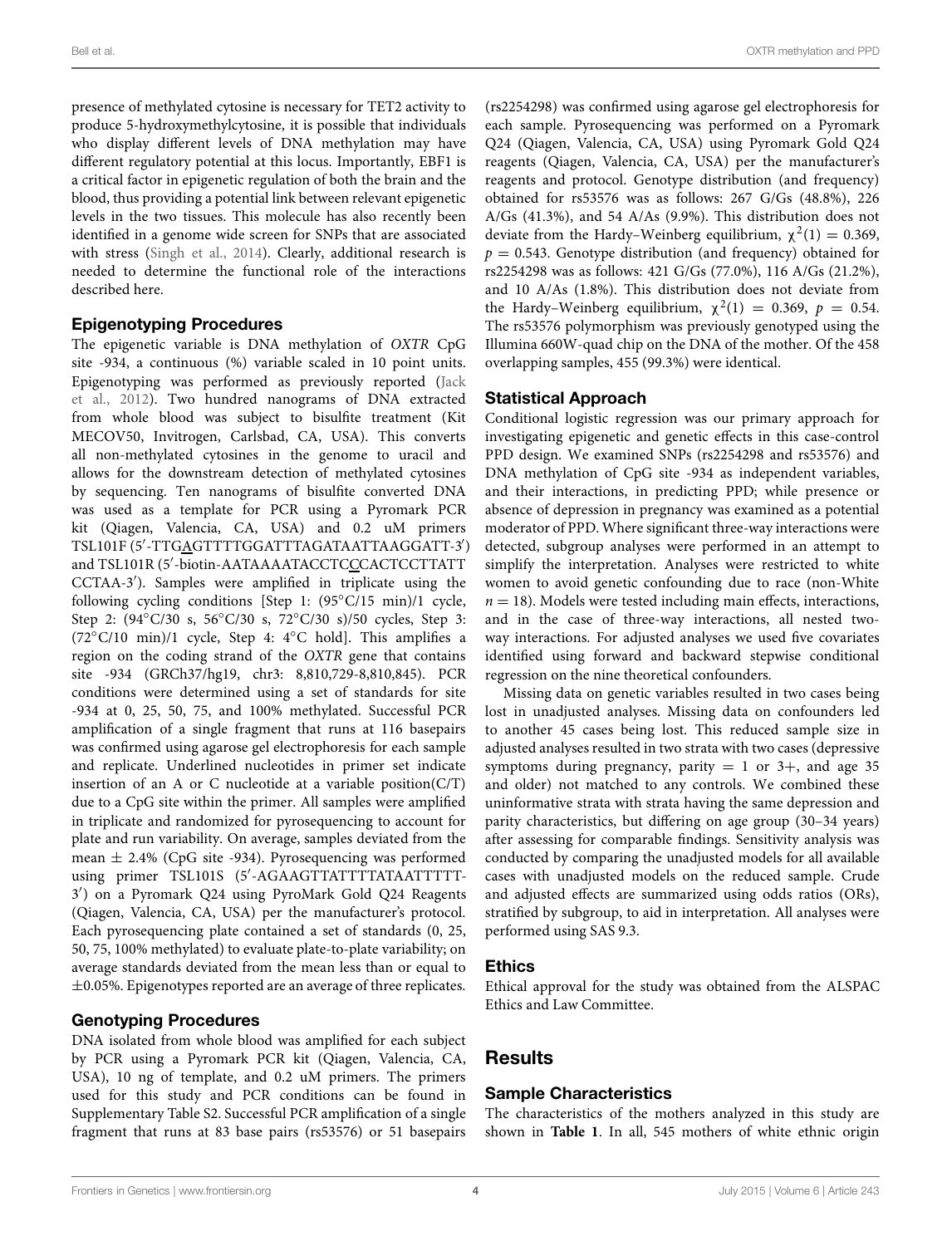were available in unadjusted analyses, reducing to 500 in adjusted analyses due to missing data on covariates. Women with and without PPD were equally distributed in two groups per the casecontrol design. Almost half of the cases had depression defined by EPDS *>* 12 during pregnancy, and controls were selected to match. Cases had a range in postpartum EPDS scores of 13–27; controls had a range of 0–10. Methylation levels ranged from 17.7 to 70.7%, with no differences in overall averages between cases and controls (Supplementary Figure S2); both SNPs conformed to Hardy–Weinberg equilibrium (see Materials and Methods), the AA genotype was observed for 2% and 10% of the sample for SNPs rs2254298 and rs53576, respectively. The following five confounders were identified as important predictors of casecontrol status: recent life events, social support, family adversity, childhood events, and poor social network. These were used in adjusted analyses.

## The Effect of OXTR Methylation, Genotype, and their Interaction on PPD

Our primary hypothesis was that increased methylation of *OXTR* enhances risk of PPD in women contingent on *OXTR* genotype (rs53576\_GG vs. A allele) and that this might differ according to the presence or absence of depression during pregnancy. Our first modeling goal was to test individual associations between the two specified *OXTR* SNPs (rs53576 and rs2254298) and *OXTR* methylation (CpG site -934) with PPD. As shown in **[Table 1](#page-5-0)**, neither the SNP variables nor methylation were significantly associated with PPD, and these findings were consistent when adjusted for psychosocial covariates (data not shown).

To understand whether PPD was differentially related to methylation, based on genotype and the presence or absence of depression during pregnancy, models with main effects and interactions (methylation  $\times$  SNP  $\times$  depression and nested two-way terms) were calculated and simplified to retain only significant terms and nested components. No genetic/epigenetic interactions were found to predict PPD in the total sample (**[Table 1](#page-5-0)**). However we identified a significant three-way interaction between *OXTR* rs53576 genotype, *OXTR* methylation, and depression in pregnancy in both unadjusted ( $p = 0.0192$ ) and adjusted  $(p = 0.0081)$  models (Supplementary Table S3). The distribution of methylation is shown for each group in Supplementary Figure S3. For rs2254298, no interactions were statistically significant ( $p > 0.10$ ).

Adjusted odds ratios (aOR) for PPD related to *OXTR* methylation and rs53576 genotype are shown in **[Table 2](#page-6-0)** (as well as the corresponding  $SNP \times$  methylation *p*-values, and exact number of individuals per subgroup) for analyses stratified by absence and presence of depression during pregnancy. See Supplementary Table S4 for a breakdown of each subgroup *n* by genotype. The data show:

(i) For the subgroup with no depression in pregnancy  $(n = 257)$ , individuals with the rs53576 genotype GG  $(n = 129)$ demonstrated a greater odds of PPD [aOR = 2.63 (95% CI: 1.37, 5.03)] for every 10% increase in methylation, whereas for A carriers ( $n = 128$ ), there was no difference in odds of PPD regardless of level of methylation  $[aOR = 1.00 (95\%)$ CI: 0.58, 1.73)]. This is a significant interaction ( $p = 0.026$ ). Moreover, when individuals with a previous history of depression were excluded from the analysis, this interaction remained significant (Supplementary Table S5).

(ii) In women with depression in pregnancy, although methylation and rs53576 had no statistically significant effect on PPD, the trend for A carriers  $(n = 127)$  was that greater methylation was associated with PPD, while the converse was evident for the GG genotype ( $n = 116$ ; **[Table 2](#page-6-0)**).

# **Discussion**

This study has shown a significant interaction between the rs53576 genotype, the degree of methylation at CpG -934 in *OXTR*, and the presence of prenatal depression on PPD  $(p = 0.0081)$ . Further detail showed that women who do not display depression in pregnancy, but who harbor the rs53576\_GG genotype and display high methylation in *OXTR* are nearly three times as likely to develop PPD, in comparison to women of lower methylation levels or carrying the rs53576 A allele.

Thus findings from this study argue for the integrative use of genetic and epigenetic markers in the oxytocin pathway to better understand and predict risk of psychological disorders in the postnatal period, a critical period for healthy mother–infant interaction. These studies also may shed light on the difficulty of replication of genetic effects seen with phenotypes associated with rs53576 genotype [\(Bakermans-Kranenburg and van Ijzendoorn](#page-7-14), [2014](#page-7-14); [Connelly et al.](#page-7-15), [2014\)](#page-7-15). The net result may be to silence expression of *OXTR* to some degree resulting in the mother being less sensitive to the effects of oxytocin. This lower sensitivity to oxytocin may affect the mother's emotional well-being, bonding with the baby, and coping with the complexities of caring for a newborn baby.

Based on earlier work, we hypothesized that methylation of *OXTR* influences levels of gene expression [\(Kusui et al.](#page-8-7), [2001](#page-8-7); [Gregory et al., 2009](#page-8-9)), which in turn may have resultant effects on receptor protein levels and receptor sensitivity to an oxytocin signal. The flexibility of rs53576\_GG individuals may be rooted in their capacity to modulate expression of this gene through DNA methylation. There are a few examples in the litera[ture at other receptor loci](#page-8-35) [\(Philibert et al.](#page-8-34)[,](#page-8-35) [2007](#page-8-34)[;](#page-8-35) Oertel et al., [2012\)](#page-8-35) suggesting the possibility that the *OXTR* rs53576 polymorphism (or one that is in linkage disequilibrium with it) may regulate gene expression. We hypothesize that the combined effect of polymorphism and methylation may lead to changes in *OXTR* gene expression, although as yet no published data exist to indicate whether the genetic effects at this locus have an impact on transcription. Additional research is warranted to determine the functional role of the interactions described here.

Our findings have implications with respect to understanding whether *OXTR* epigenetic modification could interfere with oxytocin's protective effect on the perinatal maternal brain [\(Brunton and Russell, 2008\)](#page-7-16). Early identification of susceptibility might allow clinical vigilance for the possible development of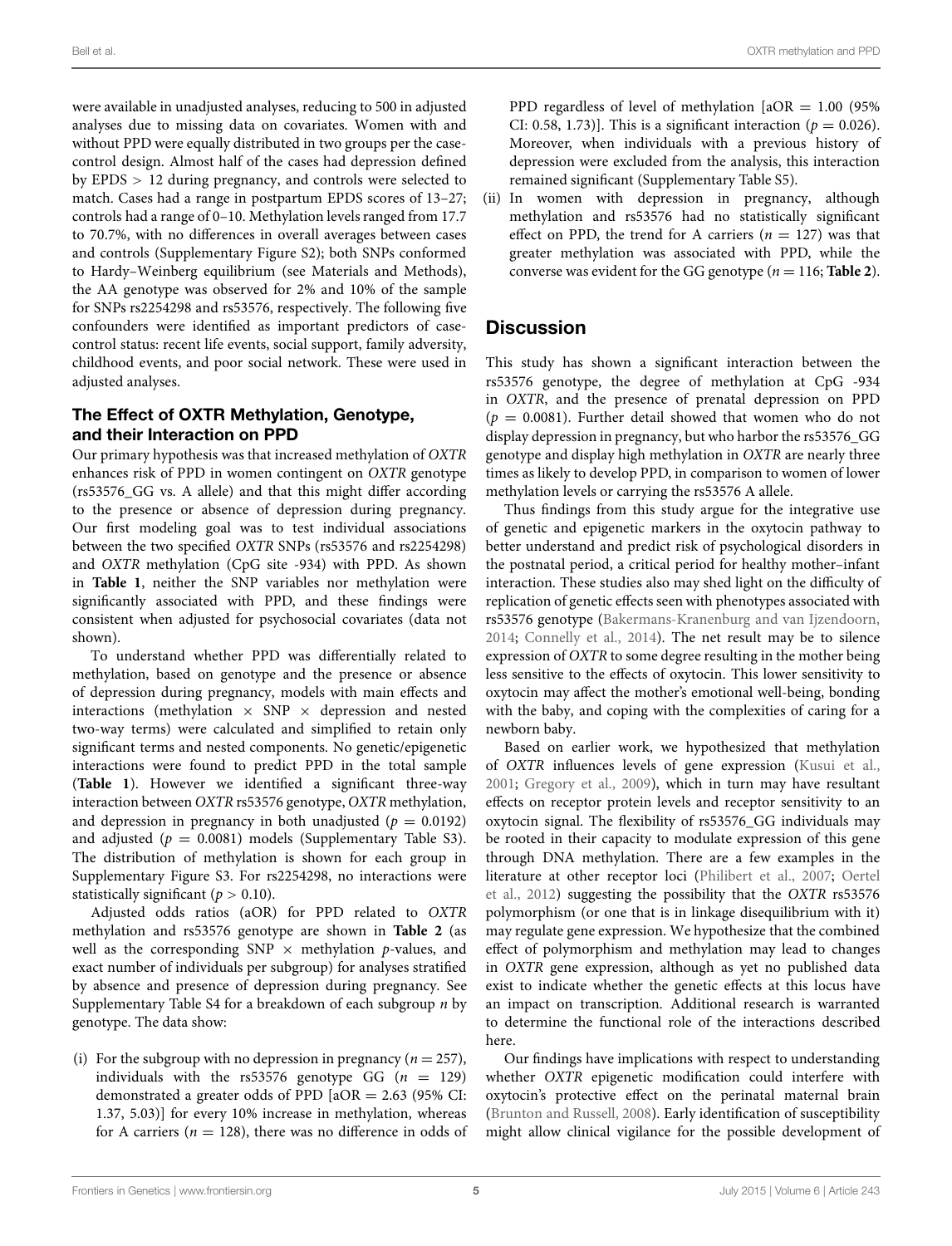<span id="page-5-0"></span>TABLE 1 | Characteristics of postpartum depression cases and matched controls chosen from the ALSPAC Cohort<sup>a</sup>.

| Total in analysis ( $n = 545$ )<br>276<br>269<br>$\mathcal N$<br>Matching criteria<br>$<$ 25<br>Maternal age<br>71 (25.7)<br>54(20.1)<br>$25 - 29$<br>106 (38.4)<br>113 (42.0)<br>$30 - 34$<br>77 (27.9)<br>75 (27.9)<br>$35+$<br>22(8.0)<br>27 (10.0)<br>0<br>Parity<br>120 (43.5)<br>116(43.1)<br>96 (34.8)<br>97(36.1)<br>1<br>$\overline{c}$<br>44 (15.9)<br>35 (13.0)<br>$3+$<br>16(5.8)<br>21(7.8)<br>Depression in pregnancy <sup>d</sup><br>141(51.1)<br>138 (51.3)<br><b>No</b><br>Yes<br>135 (48.9)<br>131 (48.7)<br>Genetic information ( $n = 545$ )<br>GG<br>OXTR rs2254298<br>211 (76.45)<br>208 (77.32)<br>AA/AG<br>65 (23.55)<br>61 (22.68)<br>GG<br>OXTR rs53576<br>137 (49.64)<br>129 (47.96)<br>AA/AG<br>139 (50.36)<br>140 (52.04)<br>OXTR methylation site -934<br>%<br>45.97 [6.80]<br>46.60 [7.40] | 0.3943<br>0.6404 |
|---------------------------------------------------------------------------------------------------------------------------------------------------------------------------------------------------------------------------------------------------------------------------------------------------------------------------------------------------------------------------------------------------------------------------------------------------------------------------------------------------------------------------------------------------------------------------------------------------------------------------------------------------------------------------------------------------------------------------------------------------------------------------------------------------------------------------|------------------|
|                                                                                                                                                                                                                                                                                                                                                                                                                                                                                                                                                                                                                                                                                                                                                                                                                           |                  |
|                                                                                                                                                                                                                                                                                                                                                                                                                                                                                                                                                                                                                                                                                                                                                                                                                           |                  |
|                                                                                                                                                                                                                                                                                                                                                                                                                                                                                                                                                                                                                                                                                                                                                                                                                           |                  |
|                                                                                                                                                                                                                                                                                                                                                                                                                                                                                                                                                                                                                                                                                                                                                                                                                           |                  |
|                                                                                                                                                                                                                                                                                                                                                                                                                                                                                                                                                                                                                                                                                                                                                                                                                           |                  |
|                                                                                                                                                                                                                                                                                                                                                                                                                                                                                                                                                                                                                                                                                                                                                                                                                           |                  |
|                                                                                                                                                                                                                                                                                                                                                                                                                                                                                                                                                                                                                                                                                                                                                                                                                           |                  |
|                                                                                                                                                                                                                                                                                                                                                                                                                                                                                                                                                                                                                                                                                                                                                                                                                           |                  |
|                                                                                                                                                                                                                                                                                                                                                                                                                                                                                                                                                                                                                                                                                                                                                                                                                           |                  |
|                                                                                                                                                                                                                                                                                                                                                                                                                                                                                                                                                                                                                                                                                                                                                                                                                           |                  |
|                                                                                                                                                                                                                                                                                                                                                                                                                                                                                                                                                                                                                                                                                                                                                                                                                           |                  |
|                                                                                                                                                                                                                                                                                                                                                                                                                                                                                                                                                                                                                                                                                                                                                                                                                           | 0.9601           |
|                                                                                                                                                                                                                                                                                                                                                                                                                                                                                                                                                                                                                                                                                                                                                                                                                           |                  |
|                                                                                                                                                                                                                                                                                                                                                                                                                                                                                                                                                                                                                                                                                                                                                                                                                           |                  |
|                                                                                                                                                                                                                                                                                                                                                                                                                                                                                                                                                                                                                                                                                                                                                                                                                           | 0.8090           |
|                                                                                                                                                                                                                                                                                                                                                                                                                                                                                                                                                                                                                                                                                                                                                                                                                           |                  |
|                                                                                                                                                                                                                                                                                                                                                                                                                                                                                                                                                                                                                                                                                                                                                                                                                           | 0.6945           |
|                                                                                                                                                                                                                                                                                                                                                                                                                                                                                                                                                                                                                                                                                                                                                                                                                           |                  |
|                                                                                                                                                                                                                                                                                                                                                                                                                                                                                                                                                                                                                                                                                                                                                                                                                           | 0.2990           |
| Confounders ( $n = 500$ )                                                                                                                                                                                                                                                                                                                                                                                                                                                                                                                                                                                                                                                                                                                                                                                                 |                  |
| Life events <sup>e</sup><br>Score<br>8.71 [7.41]<br>13.08 [9.87]                                                                                                                                                                                                                                                                                                                                                                                                                                                                                                                                                                                                                                                                                                                                                          | < 0.0001         |
| Social support <sup>e</sup><br>Score<br>19.05 [5.11]<br>16.57 [5.51]                                                                                                                                                                                                                                                                                                                                                                                                                                                                                                                                                                                                                                                                                                                                                      | < 0.0001         |
| Family adversity <sup>e</sup><br>$\mathbf{0}$<br>63(25.1)<br>32 (12.9)                                                                                                                                                                                                                                                                                                                                                                                                                                                                                                                                                                                                                                                                                                                                                    | 0.0005           |
| 188 (74.9)<br>217(87.1)<br>$1+$                                                                                                                                                                                                                                                                                                                                                                                                                                                                                                                                                                                                                                                                                                                                                                                           |                  |
| Life events in childhoode<br>$0 - 3$<br>76 (30.3)<br>38 (15.3)                                                                                                                                                                                                                                                                                                                                                                                                                                                                                                                                                                                                                                                                                                                                                            | 0.0001           |
| $4+$<br>175 (69.7)<br>211 (84.7)                                                                                                                                                                                                                                                                                                                                                                                                                                                                                                                                                                                                                                                                                                                                                                                          |                  |
| Social network <sup>e</sup><br>$24 - 29$<br>127 (50.6)<br>89 (35.7)                                                                                                                                                                                                                                                                                                                                                                                                                                                                                                                                                                                                                                                                                                                                                       | 0.0008           |
| $3 - 23$<br>124 (49.4)<br>160 (64.3)                                                                                                                                                                                                                                                                                                                                                                                                                                                                                                                                                                                                                                                                                                                                                                                      |                  |

<sup>a</sup>*Subsample of Caucasian women.*

<sup>b</sup>*Values are reported as either n (%) for categorical variables or mean [SD] for dimensional variables.*

<sup>c</sup>*p-values represent the association with case/control status. For categorical variables, the Pearson chi-square test was used while for dimensional variables, Student's t-test were used.*

<sup>d</sup>*EPDS cut-off <sup>&</sup>lt;11 and <sup>&</sup>gt;12.* <sup>e</sup>*Measured in pregnancy.*

PPD, and targeting of preventative interventions. The biologically at-risk women in this study did not display elevated symptoms of depression in pregnancy, but went on to display an increased risk of PPD after birth. This perinatal transition to motherhood can be a stressful period of changing roles, work obligations, reduced sleep, anticipating childbirth with anxiety, infant feeding difficulties, and trauma related to the actual birth experience. It can also be a rewarding time when the mother derives emotional satisfaction from a close relationship with her baby. Oxytocin nurtures the maternal brain promoting reduced stress, emotional well-being, and healthy mother–infant interaction [\(Brunton and Russell](#page-7-16), [2008](#page-7-16)). *OXTR* DNA methylation level may reflect reduced OXTR production and reduce responsiveness to the protective benefits of endogenous oxytocin during the perinatal period.

This is the first investigation of *OXTR* as a potential clinical epigenetic/genetic biomarker associated with PPD and further research in a population-based study is required before we can be certain that these results were not derived by chance.

There remains the question as to why we did not find an association among women whose depression had started in pregnancy. However, it must be recalled that the controls for this group were, by definition, also depressed prenatally. In this comparison set, the controls were chosen for the cases that were depressed prenatally in order to assess whether there were *OXTR* genetic/DNA methylation relationships among the women who continued to be depressed compared with those whose depression had resolved by 8 weeks postpartum. What this study does not do is compare the women who had prenatal depression with those who did not, regardless of whether she developed PPD or not. It is important, however, to recall that the overall interaction ( $p = 0.0081$ ) included the presence of prenatal depression – thus indicating that the etiology of PPD associated with prenatal depression differs from PPD with no prenatal depression. Thus our findings may have implications for the classification of the onset of mood disorder related to pregnancy. In DSM-5 [\(American Psychiatric Association,](#page-7-17) [2013\)](#page-7-17) the depressive disorders specifier is "with perinatal onset."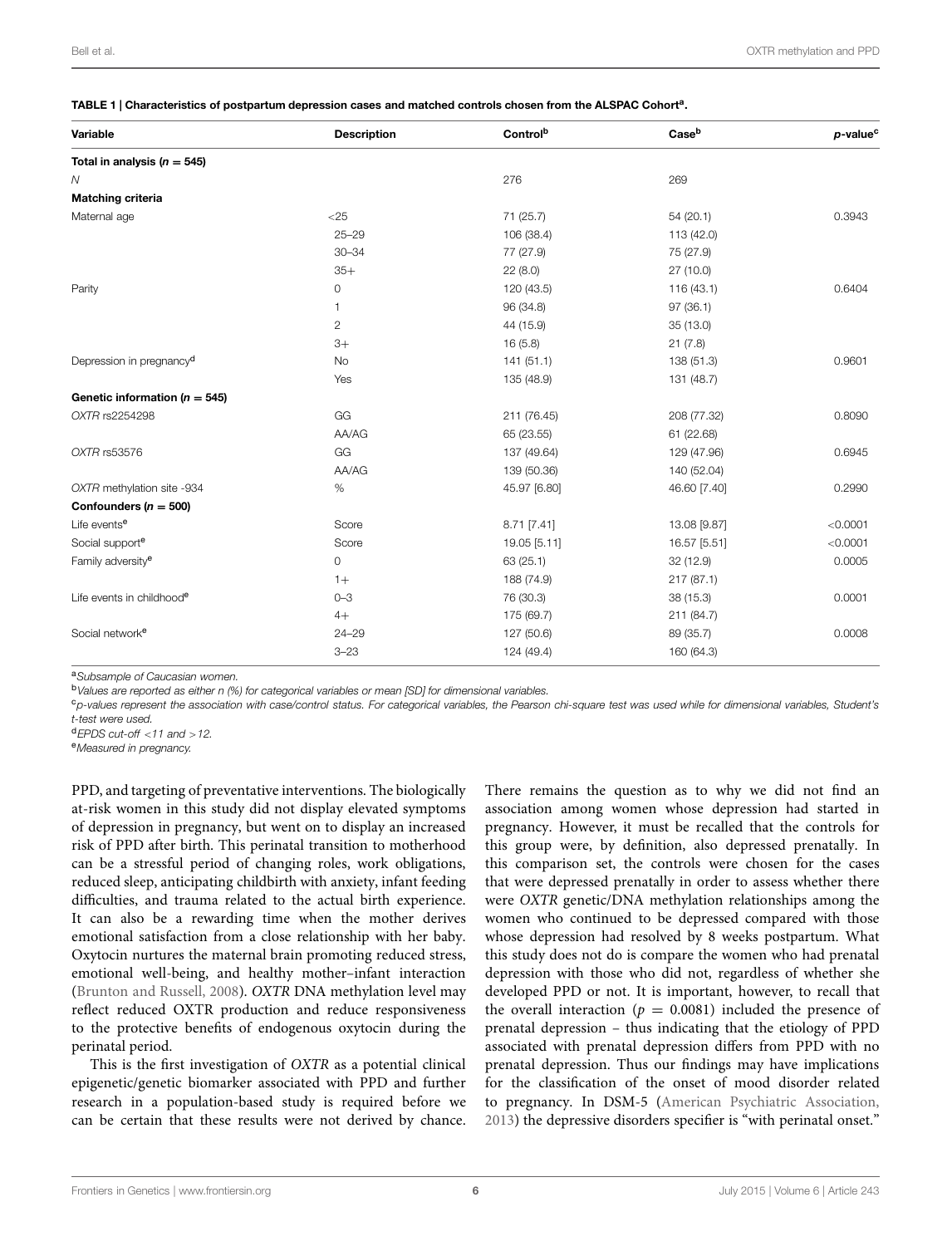|                                     | Unadjusted ( $N = 545$ ) |                         |                      | Adjusted $(N = 500)$ |                         |                      |
|-------------------------------------|--------------------------|-------------------------|----------------------|----------------------|-------------------------|----------------------|
|                                     | Odds ratio               | 95% CI                  | p-value <sup>b</sup> | Odds ratio           | 95% CI                  | p-value <sup>b</sup> |
| No depression in pregnancy          |                          | $n = 279$ <sup>c*</sup> |                      |                      | $n = 257^{\mathsf{d}*}$ |                      |
| Methylation (10% change) by rs53576 |                          |                         | 0.060                |                      | 0.026                   |                      |
| GG                                  | 2.07                     | (1.18, 3.63)            |                      | 2.63                 | (1.37, 5.03)            |                      |
| A carrier                           | 1.01                     | (0.62, 1.64)            |                      | 1.00                 | (0.58, 1.73)            |                      |
| Depression in pregnancy             |                          | $n = 266e^{*}$          |                      |                      | $n = 243^{f*}$          |                      |
| Methylation (10% change) by rs53576 |                          |                         | 0.172                |                      | 0.155                   |                      |
| GG                                  | 0.74                     | (0.46, 1.19)            |                      | 0.63                 | (0.37, 1.09)            |                      |
| A carrier                           | 1.18                     | (0.71, 1.98)            |                      | 1.23                 | (0.61, 2.08)            |                      |

<span id="page-6-0"></span>TABLE 2 | Unadjusted and adjusted<sup>a</sup> odds ratios and 95% confidence intervals for postpartum depression by *OXTR* rs53576 genotype and *OXTR* methylation site -934, stratified by presence or absence of depression in pregnancy.

<sup>a</sup>*Adjusted models control for psychosocial covariates: childhood life events, recent life events, family adversity, social support, and social network.* <sup>b</sup>*p-value for interaction within each group.*

<sup>c</sup>*Unadjusted model represents 141 controls and 138 cases with no depression in pregnancy.*

<sup>d</sup>*Adjusted model represents 128 controls and 129 cases with no depression in pregnancy.*

<sup>e</sup>*Unadjusted model represents 135 controls and 131 cases with depression in pregnancy.*

f *Adjusted model represents 123 controls and 120 cases with depression in pregnancy.*

∗*See Supplementary Table S3 for a breakdown of each subgroup n by genotype.*

*The Table shows the odds ratios for PPD for each 10% increase in DNA methylation; p-values are for interaction between genotype and methylation level within each prenatal depression division. The overall p-values for three way interaction were 0.0192 (n* = *545) and 0.0081 (n* = *500) for unadjusted and adjusted interactions respectively. Main effects are not shown due to the two way interactions.*

This specifier refers to depression symptoms with onset during during pregnancy or in the first weeks after delivery. Our data are consistent with a specific risk of postpartum onset of mood disorder in women who were not depressed during pregnancy.

The general effects of oxytocin are to facilitate positive experiences and emotion regulation [\(Feldman et al.](#page-7-18), [2012;](#page-7-18) [Carter, 2013\)](#page-7-19). However, individual differences are common, and differential sensitivity to social experiences (whether it be stressful or s[upportive\)](#page-7-20) [is](#page-7-20) [a](#page-7-20) [hallmark](#page-7-20) [of](#page-7-20) [oxytocin's](#page-7-20) [functions](#page-7-20) [\(](#page-7-20)Bartz et al., [2011](#page-7-20)). From our results we hypothesize that women with rs53576\_GG and higher methylation display such differential sensitivity. Although the present study was not designed to identify interactions with specific life events or other genetic vulnerabilities in the women's pasts that may have precipitated PPD, it did take account of these features in the analyses so that the final models were independent of psychosocial influences.

There are a number of limitations of this study, these include: (i) the numbers of cases and controls in the study. Even though there was a large sample of pregnant women from which to choose, the number of women with PPD was limited. A way around this would have been to increase the number of controls per case. (ii) For the women who had PPD superimposed on prenatal depression, we chose controls matched for prenatal depression – i.e., controls that recovered from their prenatal depression. This was an important comparison, but it could be argued that other control comparisons including women who did not have prenatal depression might have been equally informative. (iii) Blood samples were used to assay DNA methylation at *OXTR*. Though definitive data that relate blood and brain methylation at CpG site -934 are not available, we have previously shown the utility of this assay in

pred[iction](#page-8-10) [of](#page-8-10) [brain](#page-8-10) [endophenotypes](#page-8-10) [of](#page-8-10) [social](#page-8-10) [perception](#page-8-10) [\(](#page-8-10)Jack et al., [2012;](#page-8-10) [Puglia et al., 2015](#page-8-11)). Even so, the selected tissue may not accurately reflect changes that occur in the brain during pregnancy. (iv) It is not known if *OXTR* methylation level in the blood changes during pregnancy. A detailed study during pregnancy is warranted to establish the mechanism through which the reported methylation differences may differentially impact the postpartum mother. (v) Lastly, a tag SNP approach coupled with analysis of methylation across the *OXTR* gene would provide a thorough analysis by assaying the over 250 CpG sites in *OXTR*, but our goal was to focus on specific sites identified in the published literature. These limitations raise important issues that can be tested in future studies in other populations.

# Conclusion

Depression is especially detrimental in the first year after birth when the mother's affect and sensitivity to her infant shapes the level of mother–infant emotional engagement, and subsequently impacts the child's developmental trajectory [\(Beck](#page-7-21), [1995](#page-7-21); [Feldman and Eidelman, 2007](#page-7-22); [Shin et al., 2008](#page-8-36)). Thus, identification of genetic and epigenetic susceptibility to depression in pregnancy may be one key element in a multidisciplinary approach to reduce the development of PPD and hence the adverse sequelae of depression.

# Author Contributions

Drs AB and JC had full access to all the data in the study and take responsibility for the integrity of the data and the accuracy of the data analysis.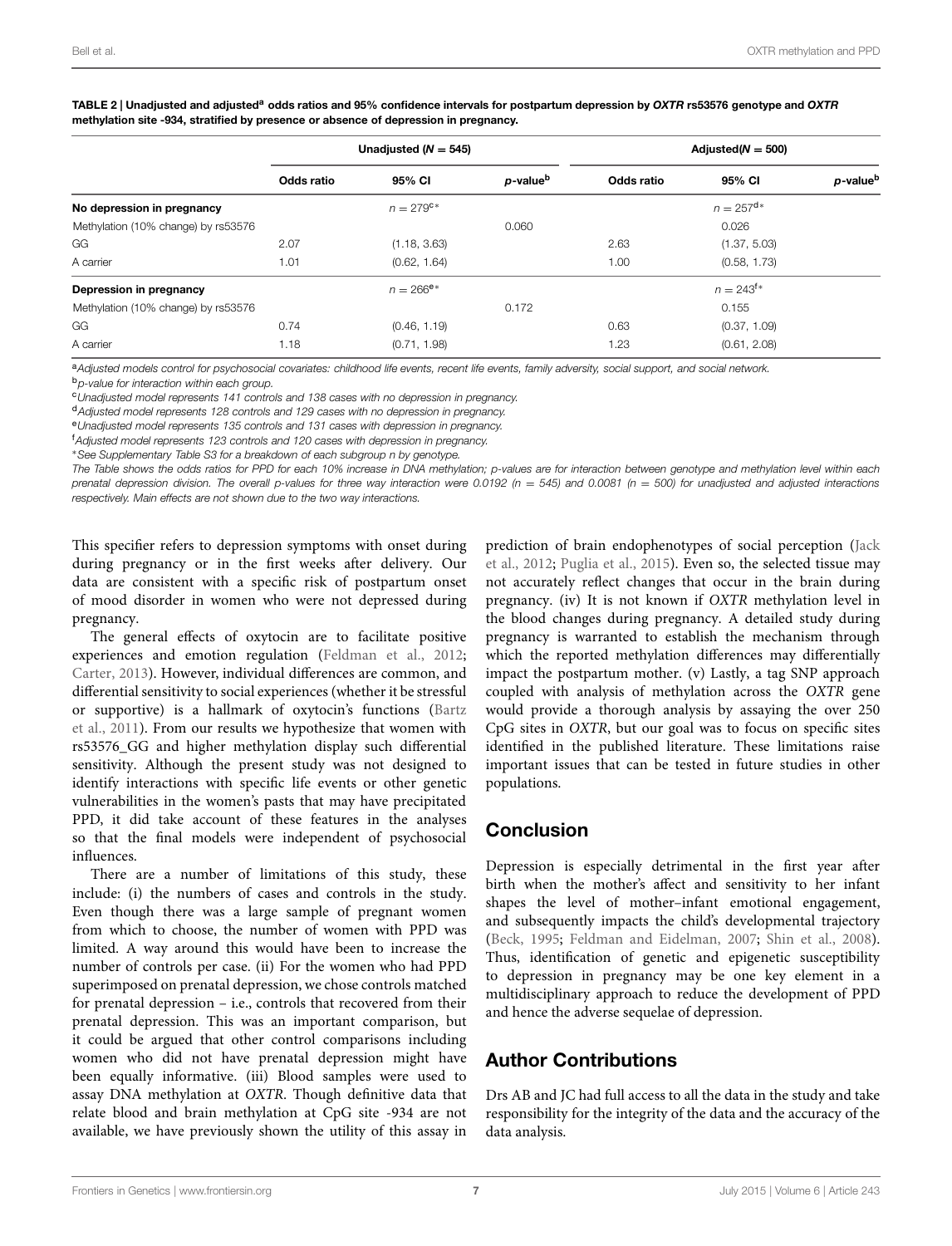*Study concept and design:* Drs AB, CSC, JC, JD, LR, and JG. *Acquisition, analysis, or interpretation of data:* All authors. *Drafting of the manuscript:* Drs AB, CSC, and JC. *Critical revision of the manuscript for important intellectual content:* All authors. *Statistical analysis:* Drs JG, CS, LR, and AS. *Obtained funding:* Drs AB, CSC, and JC.

Administrative, technical, or material support: Dr. JG, SG, and TL.

*Study supervision:* Drs AB and JC.

## Funding/Support

The UK Medical Research Council and the Wellcome Trust (Grant ref: 102215/2/13/2) and the University of Bristol provide core support for ALSPAC. This publication is the work of the authors and Drs AB and JC will serve as guarantors for the contents of this paper. This research was specifically funded by the Fetzer Institute (Project #3091.00), the National Center for Advancing Translational Sciences (National Institutes of Health Grant KL2TR000048) and the Medical Research Council (Grant 102215/2/13/2).

# References

- <span id="page-7-7"></span>Apter-Levy, Y., Feldman, M., Vakar, A., Ebstein, R. P., and Feldman, R. (2013). Impact of maternal depression across the first 6 years of life on the child's mental health, social engagement, and empathy: the moderating role of oxytocin. *Am. J. Psychiatry* 170, 1161–1168. doi: 10.1176/appi.ajp.2013.12 121597
- <span id="page-7-17"></span>American Psychiatric Association. (2013). *Diagnostic and Statistical Manual of Mental Disorders,* 5th Edn. Arlington, VA: American Psychiatric Publishing.
- <span id="page-7-14"></span>Bakermans-Kranenburg, M. J., and van Ijzendoorn, M. H. (2014). A sociability gene? Meta-analysis of oxytocin receptor genotype effects in humans. *Psychiatr. Genet.* 24, 45–51. doi: 10.1097/YPG.0b013e32836 43684
- <span id="page-7-20"></span>Bartz, J. A., Zaki, J., Bolger, N., and Ochsner, K. N. (2011). Social effects of oxytocin in humans: context and person matter. *Trends Cogn. Sci.* 15, 301–309. doi: 10.1016/j.tics.2011.05.002
- <span id="page-7-21"></span>Beck, C. T. (1995). The effects of postpartum depression on maternal-infant interaction: a meta-analysis. *Nurs. Res.* 44, 298–304. doi: 10.1097/00006199- 199509000-00007
- <span id="page-7-0"></span>Beck, C. T. (1998). The effects of postpartum depression on child development: a meta-analysis. *Arch. Psychiatr. Nurs.* 12, 12–20. doi: 10.1016/S0883- 9417(98)80004-6
- <span id="page-7-10"></span>Boyd, A., Golding, J., Macleod, J., Lawlor, D. A., Fraser, A., Henderson, J., et al. (2013a). Cohort profile: the "children of the 90s–" the index offspring of the Avon Longitudinal Study of Parents and Children. *Int. J. Epidemiol.* 42, 111–127. doi: 10.1093/ije/dys064
- <span id="page-7-11"></span>Boyd, A., Golding, J., Macleod, J., Lawlor, D. A., Fraser, A., Henderson, J., et al. (2013b). Cohort Profile: the Avon Longitudinal Study of Parents and Children: ALSPAC mothers cohort. *Int. J. Epidemiol.* 42, 97–110. doi: 10.1093/ije/dys064
- <span id="page-7-9"></span>Bradley, B., Davis, T. A., Wingo, A. P., Mercer, K. B., and Ressler, K. J. (2013). Family environment and adult resilience: contributions of positive parenting and the oxytocin receptor gene. *Eur. J. Psychotraumatol.* 4, 21659–21667. doi: 10.3402/ejpt.v4i0.21659
- <span id="page-7-8"></span>Bradley, B., Westen, D., Mercer, K. B., Binder, E. B., Jovanovic, T., Crain, D., et al. (2011). Association between childhood maltreatment and adult emotional dysregulation in a low-income, urban, African American sample: moderation by oxytocin receptor gene. *Dev. Psychopathol.* 23, 439–452. doi: 10.1017/S0954579411000162

#### Role of the Sponsor

The funding source had no role in the design and conduct of the study; collection, management, analysis, and interpretation of the data; preparation, review, or approval of the manuscript; and decision to submit the manuscript for publication.

#### Additional Contributions

We are extremely grateful to all the families who took part in this study, the midwives for their help in recruiting them, and the whole ALSPAC team, which includes interviewers, computer and laboratory technicians, clerical workers, research scientists, volunteers, managers, receptionists, and nurses.

# Supplementary Material

The Supplementary Material for this article can be found online at: [http://journal](http://journal.frontiersin.org/article/10.3389/fgene.2015.00243)*.*frontiersin*.*org/article/10*.*3389/fgene*.* 2015*.*[00243](http://journal.frontiersin.org/article/10.3389/fgene.2015.00243)

- <span id="page-7-16"></span>Brunton, P. J., and Russell, J. A. (2008). The expectant brain: adapting for motherhood. *Nat. Rev. Neurosci.* 9, 11–25. doi: 10.1038/nrn2280
- <span id="page-7-6"></span>Brüne, M. (2012). Does the oxytocin receptor polymorphism (rs2254298) confer 'vulnerability' for psychopathology or "differential susceptibility?" insights from evolution. *BMC Med.* 10:38. doi: 10.1186/1741-7015-10-38
- <span id="page-7-2"></span>Carter, C. S. (1998). Neuroendocrine perspectives on social attachment and love. *Psychoneuroendocrinology* 23, 779–818. doi: 10.1016/S0306-4530(98) 00055-9
- <span id="page-7-19"></span>Carter, C. S. (2013). Oxytocin pathways and the evolution of human behavior. *Annu. Rev. Psychol.* 65, 17–39. doi: 10.1146/annurev-psych-010213-115110
- <span id="page-7-15"></span>Connelly, J. J., Golding, J., Gregory, S. P., Ring, S. M., Davis, J. M., Davey Smith, G., et al. (2014). Personality, behavior and environmental features associated with OXTR genetic variants in British mothers. *PLoS ONE* 9:e90465. doi: 10.1371/journal.pone.0090465
- <span id="page-7-1"></span>Corwin, E. J., Kohen, R., Jarrett, M., and Stafford, B. (2010). The heritability of postpartum depression. *Biol. Res. Nurs.* 12, 73–83. doi: 10.1177/1099800410362112
- <span id="page-7-5"></span>Costa, B., Pini, S., Gabelloni, P., Abelli, M., Lari, L., Cardini, A., et al. (2009). Oxytocin receptor polymorphisms and adult attachment style in patients with depression. *Psychoneuroendocrinology* 34, 1506–1514. doi: 10.1016/j.psyneuen.2009.05.006
- <span id="page-7-13"></span>Cox, J. L., Holden, J. M., and Sagovsky, R. (1987). Detection of postnatal depression. Development of the 10-item edinburgh postnatal depression scale. *Br. J. Psychiatry* 150, 782–786. doi: 10.1192/bjp.150.6.782
- <span id="page-7-4"></span>Dadds, M. R., Moul, C., Cauchi, A., Dobson-Stone, C., Hawes, D. J., Brennan, J., et al. (2013). Methylation of the oxytocin receptor gene and oxytocin blood levels in the development of psychopathy. *Dev. Psychopathol.* 1, 33–40.
- <span id="page-7-12"></span>Evans, J., Heron, J., Francomb, H., Oke, S., and Golding, J. (2001). Cohort study of depressed mood during pregnancy and after childbirth. *BMJ* 323, 257–260. doi: 10.1136/bmj.323.7307.257
- <span id="page-7-3"></span>Feldman, R. (2012). Oxytocin and social affiliation in humans. *Horm. Behav.* 61, 380–391. doi: 10.1016/j.yhbeh.2012.01.008
- <span id="page-7-22"></span>Feldman, R., and Eidelman, A. I. (2007). Maternal postpartum behavior and the emergence of infant-mother and infant-father synchrony in preterm and fullterm infants: the role of neonatal vagal tone. *Dev. Psychobiol.* 49, 290–302. doi: 10.1002/dev.20220
- <span id="page-7-18"></span>Feldman, R., Zagoory-Sharon, O., Weisman, O., Schneiderman, I., Gordon, I., Maoz, R., et al. (2012). Sensitive parenting is associated with plasma oxytocin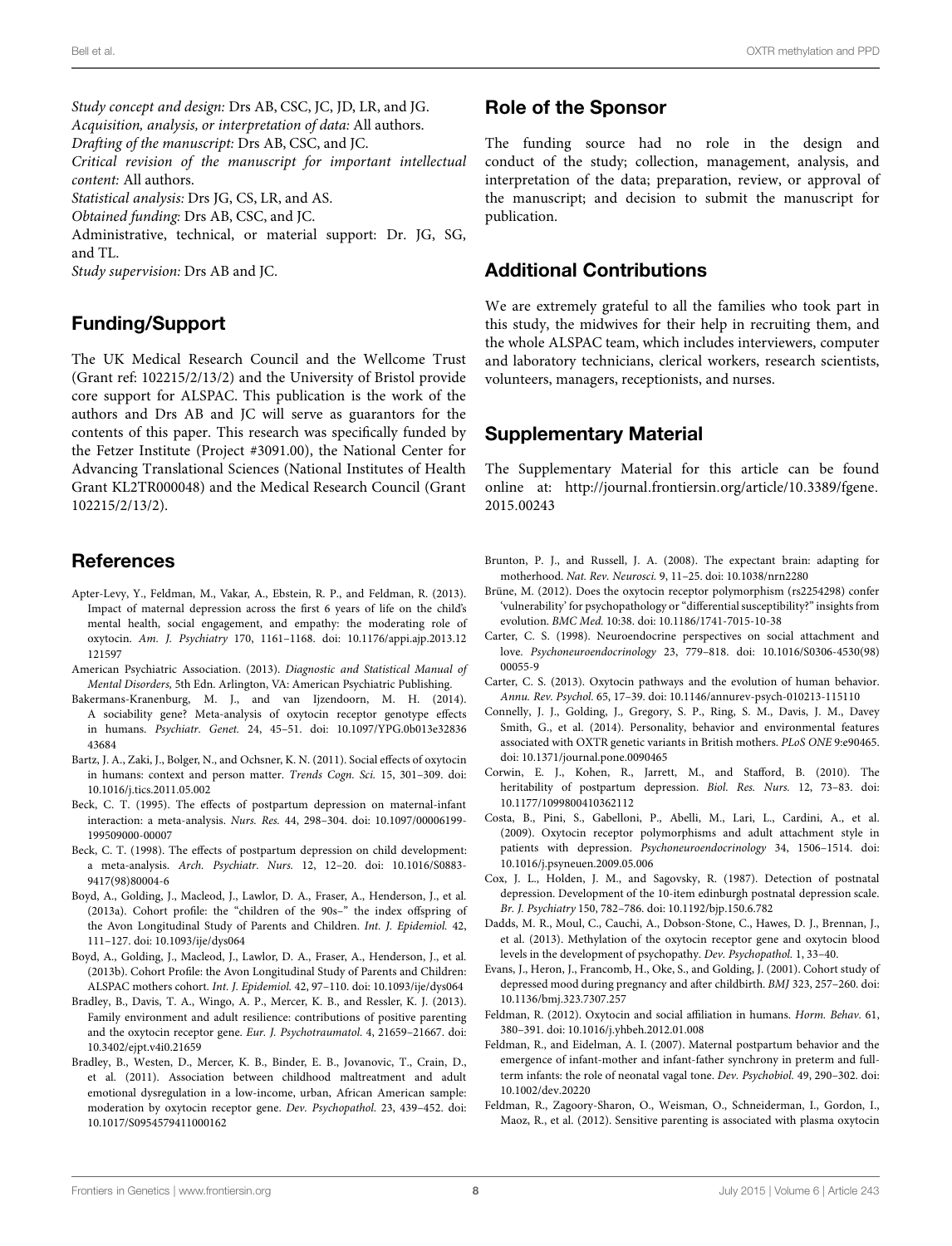and polymorphisms in the OXTR and CD38 genes. *Biol. Psychiatry* 72, 175–181. doi: 10.1016/j.biopsych.2011.12.025

- <span id="page-8-15"></span>Figueiredo, F. P., Parada, A. P., Araujo, L. F., de, Silva, W. A. Jr., and Del Ben, C. M. (2014). The Influence of genetic factors on peripartum depression: a systematic review. *J. Affect. Disord.* 172C, 265–273.
- <span id="page-8-28"></span>Fraser, A., Macdonald-Wallis, C., Tilling, K., Boyd, A., Golding, J., Davey Smith, G., et al. (2013). Cohort profile: the Avon Longitudinal Study of Parents and Children: ALSPAC mothers cohort. *Int. J. Epidemiol.* 42, 97–110. doi: 10.1093/ije/dys066
- <span id="page-8-0"></span>Gaynes, B. N., Gavin, N., Meltzer-Brody, S., Lohr, K. N., Swinson, T., Gartlehner, G., et al. (2005). Perinatal depression: prevalence, screening accuracy, and screening outcomes. *Evid. Rep. Technol. Assess. (Summ.)* 119, 1–8.
- <span id="page-8-6"></span>Gimpl, G., and Fahrenholz, F. (2001). The oxytocin receptor system: structure, function, and regulation. *Physiol. Rev.* 81, 629–683.
- <span id="page-8-29"></span>Golding, J., Pembrey, M., Jones, R., and ALSPAC Study Team. (2001). ALSPAC– the Avon Longitudinal Study of Parents and Children. I. Study methodology. *Paediatr. Perinat. Epidemiol.* 15, 74–87. doi: 10.1046/j.1365-3016.2001. 00325.x
- <span id="page-8-9"></span>Gregory, S. G., Connelly, J. J., Towers, A. J., Johnson, J., Biscocho, D., Markunas, C. A., et al. (2009). Genomic and epigenetic evidence for oxytocin receptor deficiency in autism. *BMC Med.* 7:62. doi: 10.1186/1741-70 15-7-62
- <span id="page-8-32"></span>Guilhamon, P., Eskandarpour, M., Halai, D., Wilson, G. A., Feber, A., Teschendorff, A. E., et al. (2013). Meta-analysis of IDH-mutant cancers identifies EBF1 as an interaction partner for TET2. *Nat. Commun.* 4, 2166. doi: 10.1038/ ncomms3166
- <span id="page-8-10"></span>Jack, A., Connelly, J. J., and Morris, J. P. (2012). DNA methylation of the oxytocin receptor gene predicts neural response to ambiguous social stimuli. *Front. Hum. Neurosci.* 6:280. doi: 10.3389/fnhum.2012.00280
- <span id="page-8-20"></span>Kawamura, Y., Liu, X., Akiyama, T., Shimada, T., Otowa, T., Sakai, Y., et al. (2010). The association between oxytocin receptor gene (OXTR) polymorphisms and affective temperaments, as measured by TEMPS-A. *J. Affect. Disord.* 127, 31–37. doi: 10.1016/j.jad.2010.04.014
- <span id="page-8-8"></span>Kumsta, R., Hummel, E., Chen, F. S., and Heinrichs, M. (2013). Epigenetic regulation of the oxytocin receptor gene: implications for behavioral neuroscience. *Front. Neurosci.* 7:83. doi: 10.3389/fnins.2013.00083
- <span id="page-8-7"></span>Kusui, C., Kimura, T., Ogita, K., Nakamura, H., Matsumura, Y., Koyama, M., et al. (2001). DNA methylation of the human oxytocin receptor gene promoter regulates tissue-specific gene suppression. *Biochem. Biophys. Res. Commun.* 289, 681–686. doi: 10.1006/bbrc.2001.6024
- <span id="page-8-31"></span>Loth, E., Poline, J.-B., Thyreau, B., Jia, T., Tao, C., Lourdusamy, A., et al. (2013). Oxytocin receptor genotype modulates ventral striatal activity to social cues and response to stressful life events. *Biol. Psychiatry* 76, 367–376. doi: 10.1016/j.biopsych.2013.07.043
- <span id="page-8-26"></span>Lucas-Thompson, R. G., and Holman, E. A. (2013). Environmental stress, oxytocin receptor gene (OXTR) polymorphism, and mental health following collective stress. *Horm. Behav.* 63, 615–624. doi: 10.1016/j.yhbeh.2013.02.015
- <span id="page-8-23"></span>Macdonald, K. S. (2012). Sex, receptors, and attachment: a review of individual factors influencing response to oxytocin. *Front. Neurosci.* 6:194. doi: 10.3389/fnins.2012.00194
- <span id="page-8-18"></span>McQuaid, R. J., McInnis, O. A., Stead, J. D., Matheson, K., and Anisman, H. (2013). A paradoxical association of an oxytocin receptor gene polymorphism: early-life adversity and vulnerability to depression. *Front. Neurosci.* 7:128. doi: 10.3389/fnins.2013.00128
- <span id="page-8-2"></span>Murgatroyd, C., Patchev, A. V., Wu, Y., Micale, V., Bockmühl, Y., Fischer, D., et al. (2009). Dynamic DNA methylation programs persistent adverse effects of early-life stress. *Nat. Neurosci.* 12, 1559–1566. doi: 10.1038/ nn.2436
- <span id="page-8-30"></span>Myers, E. R., Aubuchon-Endsley, N., Bastian, L. A., Gierisch, J. M., Kemper, A. R., Swamy, G. K., et al. (2013). *Efficacy and Safety of Screening for Postpartum Depression. Rockville (MD): Agency for Healthcare Research and Quality (US)*. Durham, NC: Agency for Healthcare Research and Quality, U.S. Department of Health and Human Services.
- <span id="page-8-3"></span>Neumann, I. D., and Landgraf, R. (2012). Balance of brain oxytocin and vasopressin: implications for anxiety, depression, and social behaviors. *Trends Neurosci.* 35, 649–659. doi: 10.1016/j.tins.2012.08.004
- <span id="page-8-13"></span>Nishimori, K., Takayanagi, Y., Yoshida, M., Kasahara, Y., Young, L. J., and Kawamata, M. (2008). New aspects of oxytocin receptor function

revealed by knockout mice: sociosexual behaviour and control of energy balance. *Prog. Brain Res.* 170, 79–90. doi: 10.1016/S0079-6123(08) 00408-1

- <span id="page-8-1"></span>O'Hara, M. W., and McCabe, J. E. (2013). Postpartum depression: current status and future directions. *Annu. Rev. Clin. Psychol.* 9, 379–407. doi: 10.1146/annurev-clinpsy-050212-185612
- <span id="page-8-35"></span>Oertel, B. G., Doehring, A., Roskam, B., Kettner, M., Hackmann, N., Ferreirós, N., et al. (2012). Genetic-epigenetic interaction modulates μ-opioid receptor regulation. *Hum. Mol. Genet.* 21, 4751–4760. doi: 10.1093/hmg/ dds314
- <span id="page-8-34"></span>Philibert, R., Madan, A., Andersen, A., Cadoret, R., Packer, H., and Sandhu, H. (2007). Serotonin transporter mRNA levels are associated with the methylation of an upstream CpG island. *Am. J. Med. Genet. Part B Neuropsychiatr. Genet.* 144B, 101–105. doi: 10.1002/ajmg.b.30414
- <span id="page-8-11"></span>Puglia, M. H., Lillard, T. S., Morris, J. P., and Connelly, J. J. (2015). Epigenetic modification of the oxytocin receptor gene influences the perception of anger and fear in the human brain. *Proc. Natl. Acad. Sci. U.S.A.* 112, 3308–3313. doi: 10.1073/pnas.1422096112
- <span id="page-8-27"></span>Raby, K. L., Cicchetti, D., Carlson, E. A., Egeland, B., and Collins, W. A. (2013). Genetic contributions to continuity and change in attachment security: a prospective, longitudinal investigation from infancy to young adulthood. *J. Child Psychol. Psychiatry* 54, 1223–1230. doi: 10.1111/jcpp. 12093
- <span id="page-8-16"></span>Riem, M. M. E., Pieper, S., Out, D., Bakermans-Kranenburg, M. J., and van IJzendoorn, M. H. (2011). Oxytocin receptor gene and depressive symptoms associated with physiological reactivity to infant crying. *Soc. Cogn. Affect. Neurosci.* 6, 294–300. doi: 10.1093/scan/nsq035
- <span id="page-8-17"></span>Saphire-Bernstein, S., Way, B. M., Kim, H. S., Sherman, D. K., and Taylor, S. E. (2011). Oxytocin receptor gene (OXTR) is related to psychological resources. *Proc. Natl. Acad. Sci. U.S.A.* 108, 15118–15122. doi: 10.1073/pnas.11131 37108
- <span id="page-8-36"></span>Shin, H., Park, Y.-J., Ryu, H., and Seomun, G.-A. (2008). Maternal sensitivity: a concept analysis. *J. Adv. Nurs.* 64, 304–314. doi: 10.1111/j.1365-2648.2008.04814.x
- <span id="page-8-33"></span>Singh, A., Babyak, M. A., Nolan, D. K., Brummett, B. H., Jiang, R., Siegler, I. C., et al. (2014). Gene by stress genome-wide interaction analysis and path analysis identify EBF1 as a cardiovascular and metabolic risk gene. *Eur. J. Hum. Genet.* doi: 10.1038/ejhg.2014.189 [Epub ahead of print].
- <span id="page-8-14"></span>Skalkidou, A., Hellgren, C., Comasco, E., Sylvén, S., and Poromaa, I. S. (2012). Biological aspects of postpartum depression. *Women Health* 8, 659–672. doi: 10.2217/whe.12.55
- <span id="page-8-4"></span>Skrundz, M., Bolten, M., Nast, I., Hellhammer, D. H., and Meinlschmidt, G. (2011). Plasma oxytocin concentration during pregnancy is associated with development of postpartum depression. *Neuropsychopharmacology* 36, 1886– 1893. doi: 10.1038/npp.2011.74
- <span id="page-8-5"></span>Stuebe, A. M., Grewen, K., and Meltzer-Brody, S. (2013). Association between maternal mood and oxytocin response to breastfeeding. *J. Womens Health (Larchmt.)* 22, 352–361. doi: 10.1089/jwh.2012. 3768
- <span id="page-8-25"></span>Sturge-Apple, M. L., Cicchetti, D., Davies, P. T., and Suor, J. H. (2012). Differential susceptibility in spillover between interparental conflict and maternal parenting practices: evidence for OXTR and 5-HTT genes. *J. Fam. Psychol.* 26, 431–442. doi: 10.1037/a0028302
- <span id="page-8-24"></span>Szyf, M. (2013). The dialogue between social environments and the genome. *Am. J. Public Health* 103(Suppl. 1), S9–S11. doi: 10.2105/ajph.2013.301533
- <span id="page-8-22"></span>Tabak, B. A. (2013). Oxytocin and social salience: a call for gene-environment interaction research. *Front. Neurosci.* 7:199. doi: 10.3389/fnins.2013.00199
- <span id="page-8-12"></span>Takayanagi, Y., Yoshida, M., Bielsky, I. F., Ross, H. E., Kawamata, M., Onaka, T., et al. (2005). Pervasive social deficits, but normal parturition, in oxytocin receptor-deficient mice. *Proc. Natl. Acad. Sci. U.S.A.* 102, 16096–16101. doi: 10.1073/pnas.0505312102
- <span id="page-8-21"></span>Thompson, R. J., Parker, K. J., Hallmayer, J. F., Waugh, C. E., and Gotlib, I. H. (2011). Oxytocin receptor gene polymorphism (rs2254298) interacts with familial risk for psychopathology to predict symptoms of depression and anxiety in adolescent girls. *Psychoneuroendocrinology* 36, 144–147. doi: 10.1016/j.psyneuen.2010.07.003
- <span id="page-8-19"></span>Thompson, S. M., Hammen, C., Starr, L. R., and Najman, J. M. (2014). Oxytocin receptor gene polymorphism (rs53576) moderates the intergenerational